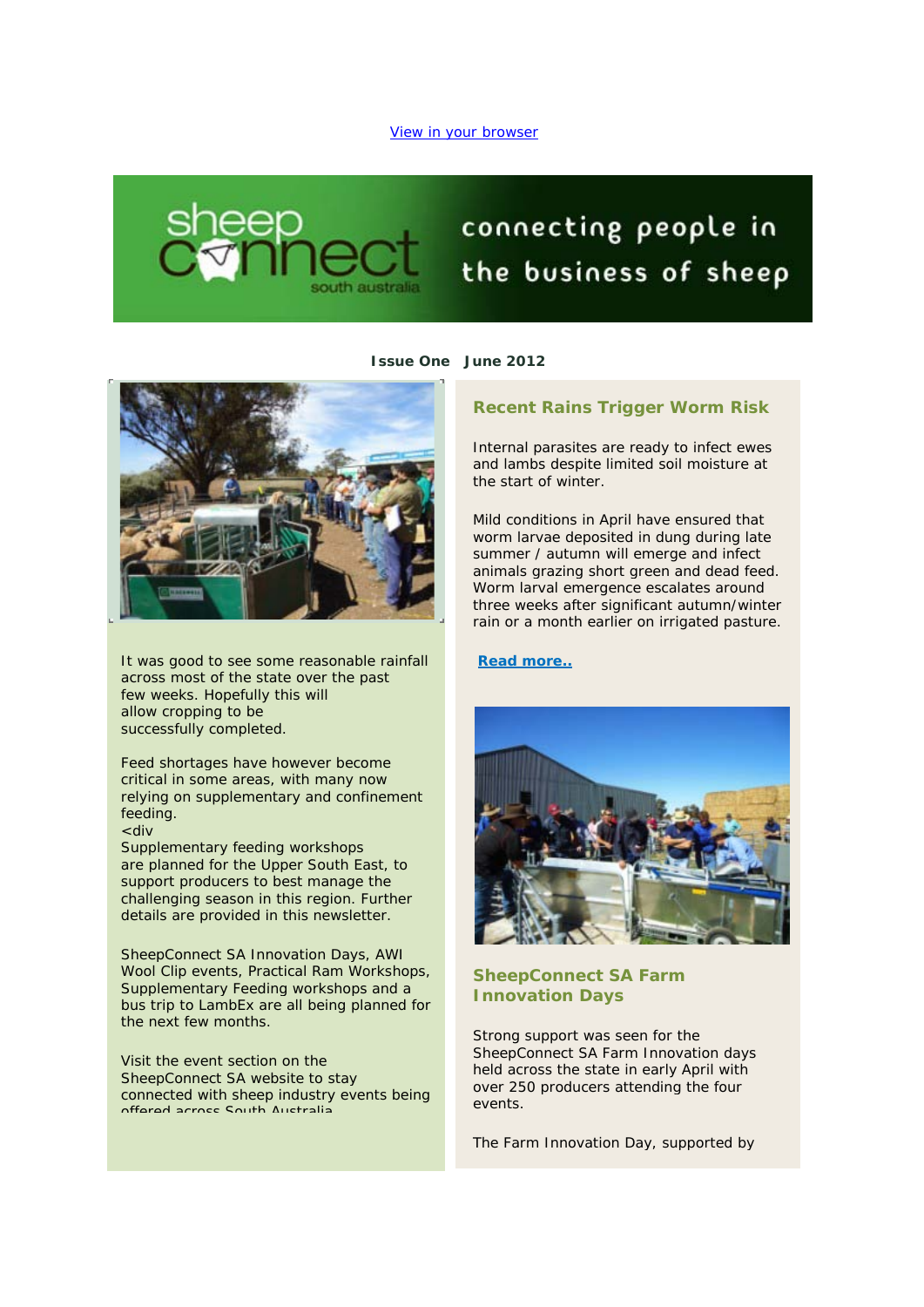#### [http://www.sheepconnectsa.com.au](http://www.sheepconnectsa.com.au/)

SheepConnect E-news aims to keep you connected with timely technical information, interesting sheep industry innovations and upcoming industry events.

# **Useful Links**

Ag Ex Alliance, as part of their social media project, has put together a series of informative videos in collaboration with Productive Nutrition, addressing the topic of containment feeding.

The short You Tube videos are very informative and address the production and natural resource management benefits of undertaking confinement areas.

If you never have experienced the wonders of You Tube or didn't think there was anything worth looking at, you may change your mind after viewing these links.

- Why should I build a containment [area?](http://www.sheepconnectsa.com.au/CampaignProcess.aspx?A=Link&VID=9787615&KID=21896&LID=177848&O=http%3a%2f%2fagex.us2.list-manage.com%2ftrack%2fclick%3fu%3dadd5f4cd98ab758e84f757fc7%26id%3deaae332d5b%26e%3dd455fd75ac)
- [How to manage sheep in a](http://www.sheepconnectsa.com.au/CampaignProcess.aspx?A=Link&VID=9787615&KID=21896&LID=177849&O=http%3a%2f%2fagex.us2.list-manage1.com%2ftrack%2fclick%3fu%3dadd5f4cd98ab758e84f757fc7%26id%3d256065bc1d%26e%3dd455fd75ac)  [containment area](http://www.sheepconnectsa.com.au/CampaignProcess.aspx?A=Link&VID=9787615&KID=21896&LID=177849&O=http%3a%2f%2fagex.us2.list-manage1.com%2ftrack%2fclick%3fu%3dadd5f4cd98ab758e84f757fc7%26id%3d256065bc1d%26e%3dd455fd75ac)
- How to manage the transition of [sheep to a containment area](http://www.sheepconnectsa.com.au/CampaignProcess.aspx?A=Link&VID=9787615&KID=21896&LID=177850&O=http%3a%2f%2fagex.us2.list-manage.com%2ftrack%2fclick%3fu%3dadd5f4cd98ab758e84f757fc7%26id%3d4e66d1f737%26e%3dd455fd75ac)
- [Interview with Greg Koch -](http://www.sheepconnectsa.com.au/CampaignProcess.aspx?A=Link&VID=9787615&KID=21896&LID=177851&O=http%3a%2f%2fagex.us2.list-manage.com%2ftrack%2fclick%3fu%3dadd5f4cd98ab758e84f757fc7%26id%3d7be221e315%26e%3dd455fd75ac) Why did [you establish a containment area?](http://www.sheepconnectsa.com.au/CampaignProcess.aspx?A=Link&VID=9787615&KID=21896&LID=177851&O=http%3a%2f%2fagex.us2.list-manage.com%2ftrack%2fclick%3fu%3dadd5f4cd98ab758e84f757fc7%26id%3d7be221e315%26e%3dd455fd75ac)



Australian Wool Innovation Ltd (AWI) and SheepConnect SA focused on taking the hassle out of sheep for the sheep farmer and increasing profits within the sheep business.

## **[Read more..](http://www.sheepconnectsa.com.au/CampaignProcess.aspx?A=Link&VID=9787615&KID=21896&LID=177595&O=http%3a%2f%2fwww.sheepconnectsa.com.au%2fnewsletters%2fstrong-support-for-sheep-innovation-days)**

# **Get on board the LambEx Bus!**

People looking to travel to LambEx from South Australia have an opportunity to join the Mid North Young Guns on a free bus and workshop tour to LambEx 2012, to be held on June 27th-29th in Bendigo, Victoria.

#### [Read more..](http://www.sheepconnectsa.com.au/CampaignProcess.aspx?A=Link&VID=9787615&KID=21896&LID=177596&O=http%3a%2f%2fwww.sheepconnectsa.com.au%2fnewsletters%2fget-on-board-the-lambex-bus)

## **Up-Coming Events**



# **Supplementary and Sheep Management Workshops in the Upper South East**

Workshops addressing the issue of critical feed shortage in the Upper South East are being offered on 14th June at the Keith Institute and the 15th June at the Chardonnay Lodge, Penola.

#### [Read more..](http://www.sheepconnectsa.com.au/CampaignProcess.aspx?A=Link&VID=9787615&KID=21896&LID=177837&O=http%3a%2f%2fwww.sheepconnectsa.com.au%2fnewsletters%2ffollow-up-supplementation-workshops)

## **AWI Wool Clip Event**

Sheep producers from South Australia are invited to attend an AWI Wool Clip event to be held at the Burra, Booborowie, Hallett Football Club on September 26th.